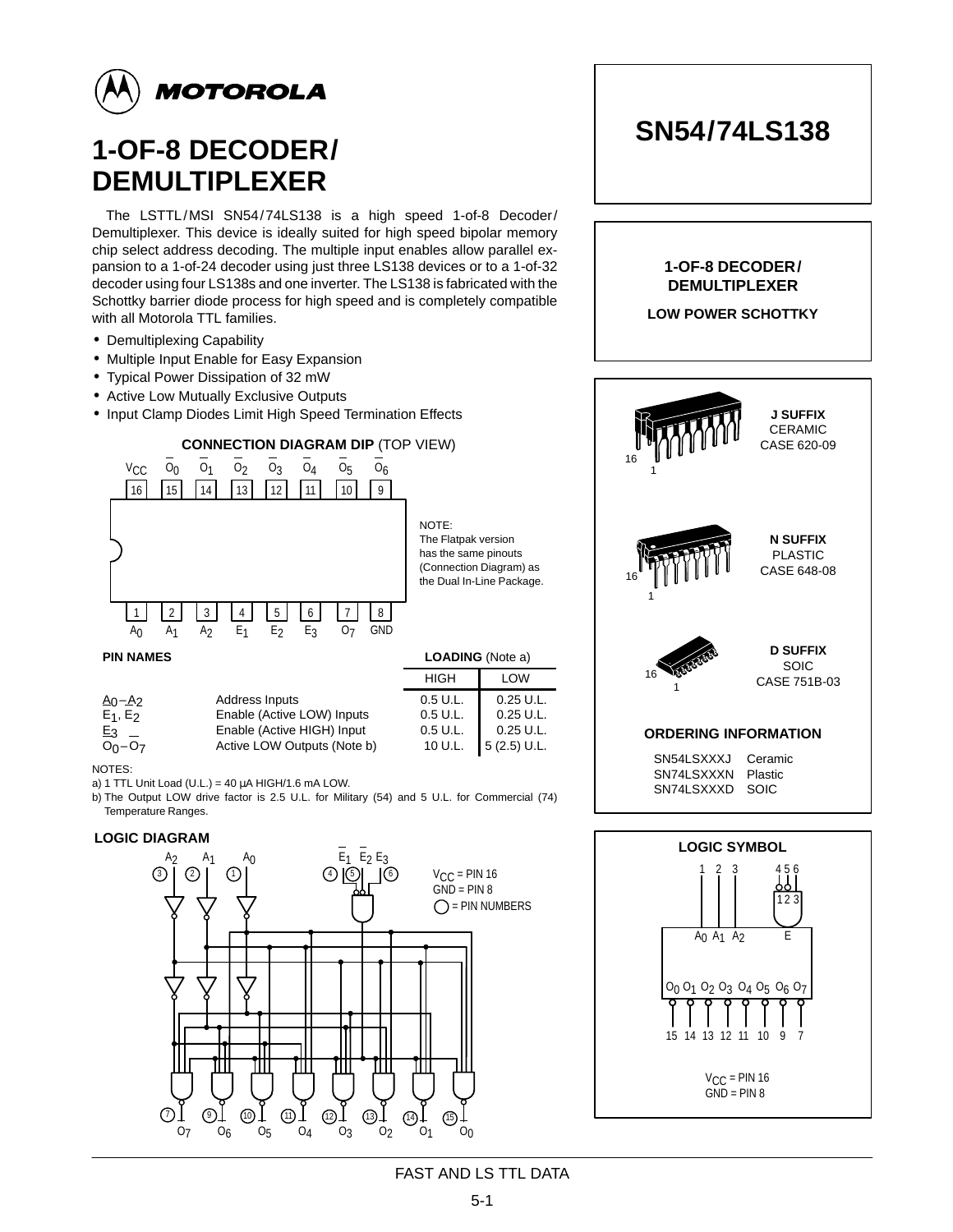#### **FUNCTIONAL DESCRIPTION**

The LS138 is a high speed 1-of-8 Decoder/Demultiplexer fabricated with the low power Schottky barrier diode process. The decoder accepts three binary weighted inputs  $(A<sub>0</sub>, A<sub>1</sub>, A<sub>2</sub>)$ and when enabled provides eight mutually exclusive active LOW Outputs  $(O_0-O_7)$ . The LS138 features three Enable inputs, two active LOW (E<sub>1</sub>, E<sub>2</sub>) and one active HIGH (E<sub>3</sub>). All outputs will be HIGH unless  $E_1$  and  $E_2$  are LOW and  $E_3$  is HIGH. This multiple enable function allows easy parallel ex-

pansion of the device to a 1-of-32 (5 lines to 32 lines) decoder with just four LS138s and one inverter. (See Figure a.)

The LS138 can be used as an 8-output demultiplexer by using one of the active LOW Enable inputs as the data input and the other Enable inputs as strobes. The Enable inputs which are not used must be permanently tied to their appropriate active HIGH or active LOW state.

**TRUTH TABLE**

| <b>INPUTS</b> |                  |       |                   |                   |                   |                |                |                | <b>OUTPUTS</b> |       |                |       |    |
|---------------|------------------|-------|-------------------|-------------------|-------------------|----------------|----------------|----------------|----------------|-------|----------------|-------|----|
| $E_1$         | E <sub>2</sub>   | $E_3$ | A <sub>0</sub>    | A <sub>1</sub>    | A <sub>2</sub>    | O <sub>0</sub> | O <sub>1</sub> | O <sub>2</sub> | $O_3$          | $O_4$ | O <sub>5</sub> | $O_6$ | 07 |
| н             | $\check{ }$<br>⋏ | ⋏     | $\check{ }$<br>⋏  | $\check{ }$<br>⋏  | X                 | н              | н              | н              | н              | н     | н              | н     | н  |
|               | н                | X     | $\checkmark$<br>∧ | X                 | X                 | Н              | н              | н              | н              | н     | н              | н     | н  |
| ∧             | Χ                |       | $\checkmark$<br>∧ | $\checkmark$<br>⋏ | $\checkmark$<br>⌒ | Н              | н              | н              | Н              | н     | н              | н     | н  |
|               |                  | н     |                   |                   |                   |                | н              | н              | н              | н     | п              | н     | н  |
|               |                  | н     | н                 |                   |                   | Н              |                | н              | н              | н     | н              | н     | н  |
|               |                  | н     |                   | н                 |                   | н              | н              |                | н              | н     | н              | н     | н  |
|               |                  | н     | н                 | H                 |                   | н              | н              | н              |                | н     | н              | н     | н  |
|               |                  | H     |                   |                   | H                 | н              | н              | н              | н              |       | н              | н     | н  |
|               |                  | н     | н                 |                   | н                 | н              | н              | н              | н              | н     |                | н     | н  |
|               |                  | н     |                   | н                 | Н                 | Н              | н              | н              | Н              | н     | н              |       | н  |
|               |                  | Н     | н                 | н                 | н                 | Н              | н              | Н              | н              | Н     | н              | н     |    |

H = HIGH Voltage Level

L = LOW Voltage Level  $X = Don't Care$ 



**Figure a**